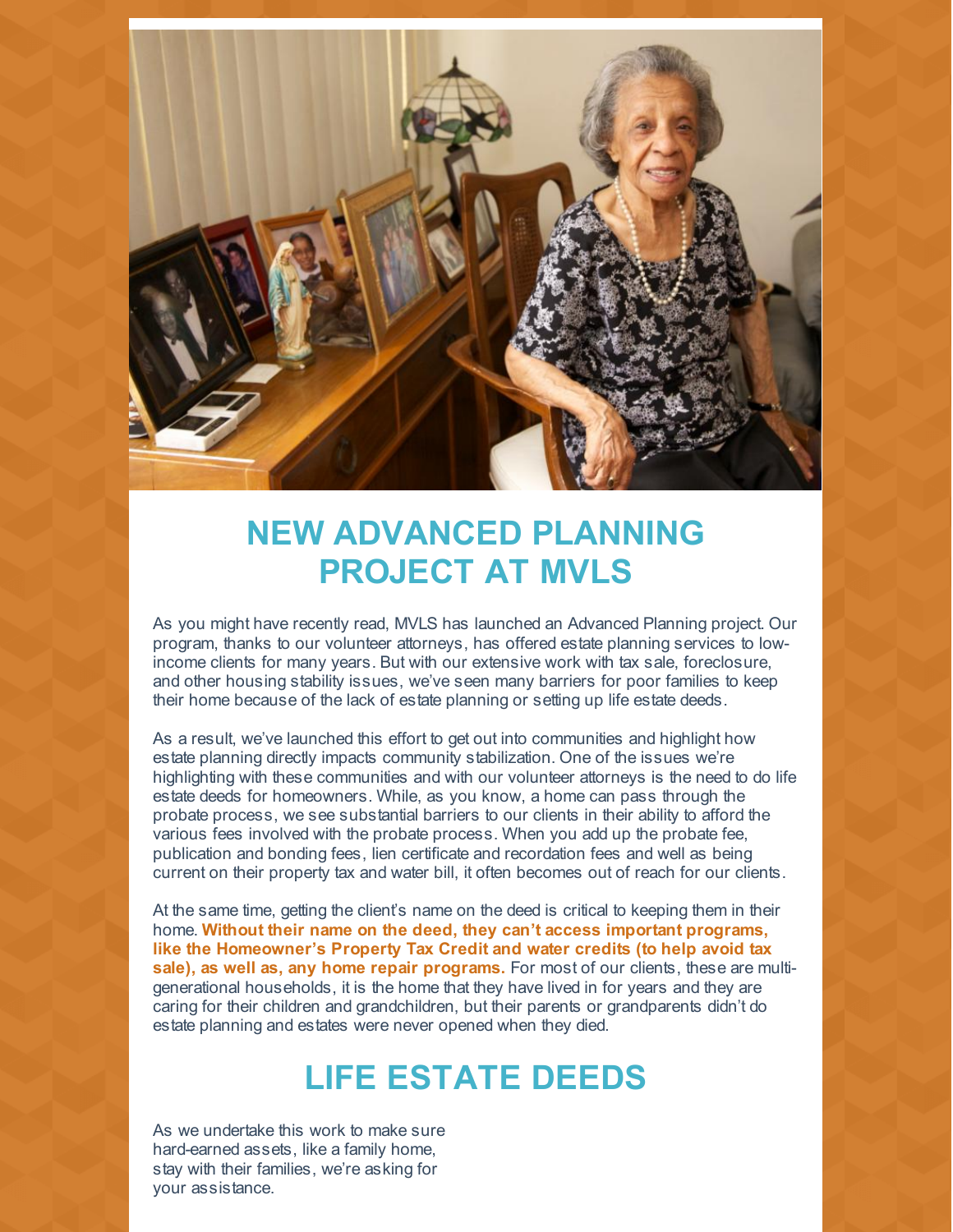As you take estate planning pro bono cases from us (thank you!), please make sure you're working with clients to set up all options to avoid probate and if they are a homeowner, discuss doing a life estate deed. If you aren't sure how to do a life estate deed, you can contact our office for templates and mentoring. If you aren't comfortable with doing a life estate deed, please refer the client back to us for



further assistance. If you're ever not sure how to proceed, please reach out to **Susan Francis** at [443-451-4084.](mailto:sfrancis@mvlslaw.org)

Our newest MVLS staff person, John Kern, is going out into communities to talk about these issues. He is focusing primarily on faith leaders, community health care workers and community organizations and centers. If you have a connection to a program you think we should reach out to, please let us know. We're primarily focusing on Baltimore City, where the danger of tax sale is most prevalent, but we're happy to engage in these conversations around the state. You can contact **[John](mailto:jkern@mvlslaw.org) Kern** at 443-451-4082.

## **ADDITIONAL RESOURCES Hot off the presses!**

MVLS has created two community resources to highlight how important life estate deeds can be to keep families in their homes, including a [Facebook](https://mvlslaw.org/wp-content/uploads/2018/04/Life-Estate-Deeds.pdf) Live video and a **helpful factsheet**.



Stay connected with us on **[Facebook](https://www.facebook.com/MVLSProBono/)** to see our weekly **[Facebook](https://mvlslaw.org/fb-live/) Live videos** from MVLS staff!

## **HELPFUL LINKS**



If you'd like to learn more, we recently held a Third Thursday training on avoiding probate, and you can view it **[here](https://youtu.be/ldk_cod5kjs)**.

In addition, we've scheduled an upcoming Third Thursday specifically on life estate deeds on September 20. Keep an eye out for registration information.

**The [National](https://ncler.acl.gov/) Law Center on Law & Elder Rights** is hosting free webinar trainings to